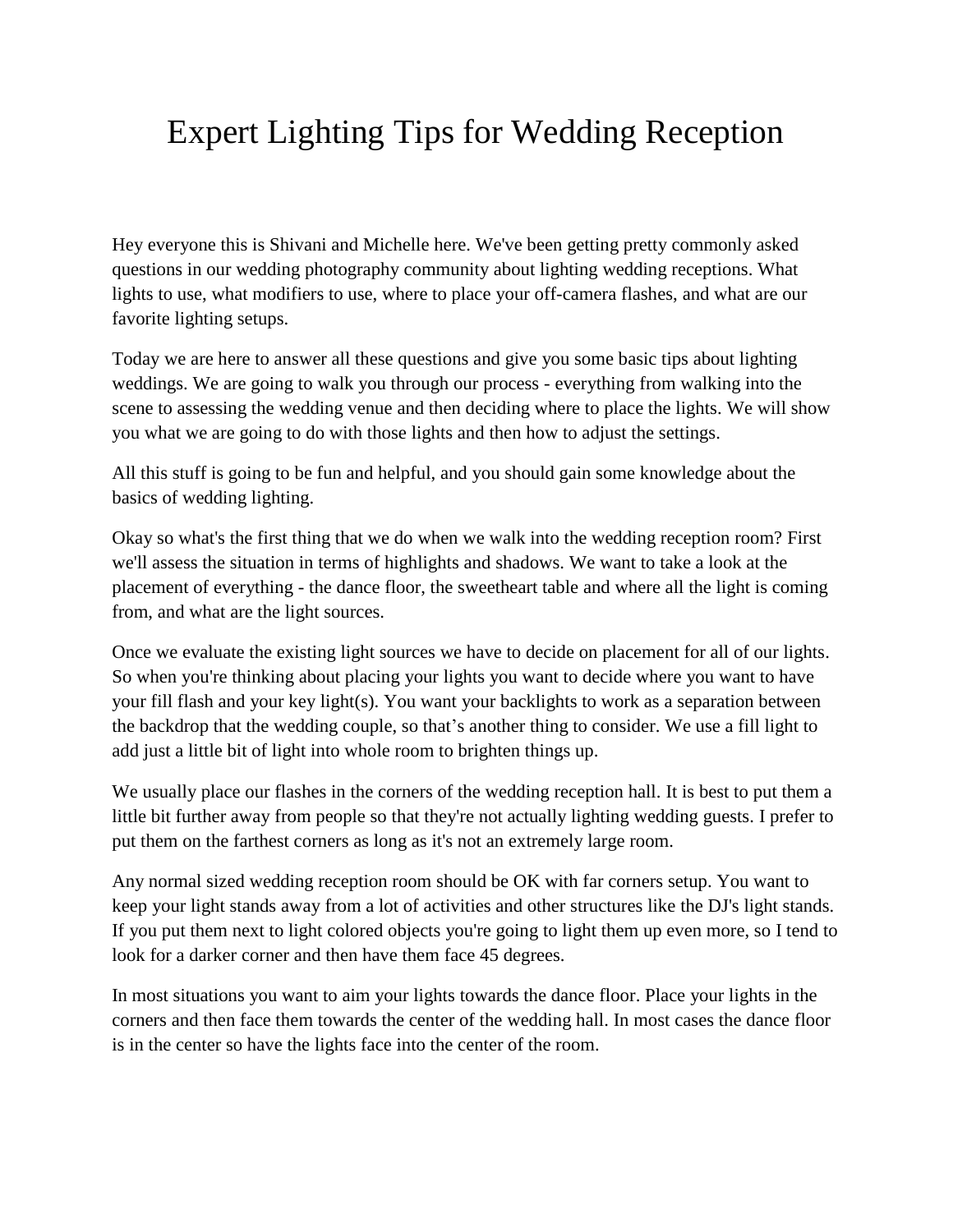If a sweetheart table is located on a stage, the lights can be facing in to provide the key light. If the dance floor is in the center and a wedding couple is watching let's say a performance you should have your lights at the side of the stage. At that point would act as a fill and having them on the side of the sweetheart table facing the performance or the stage and at that point that would work as a backlight. It all depends on which angle you're shooting from.

You also have to pay attention when you're placing your flashes to other things light the DJ's lights, any wedding venue's spots lights and videographer's lights. If the wedding videographer is using any stationary lights you might be able to use their lights as your light source.

Next you want to match your flashes' color temperature with the existing light color temperature. Most of the older wedding reception ballrooms have that weird tungsten nasty-looking yellow glow. You want to match your light with the existing color temperature so you're not mixing lights, which make almost impossible to color correct in post.

The easiest way to do this is to add a CTO gel to your lights sources like your on-camera flashes and to all other flashes in the room. The CTO gels come in full, ¾, ½, and ¼ strength. There is no rule which to use so just start with full CTO gel and see how to works. If it's too strong just go with less powerful gel.

There are some rare situations of where the wedding venue has some windows and then some tungsten lights so you won't be able to 100% color correct your lights. You might have to decide which light sources is the strongest and match the color temperature accordingly. Some newer wedding venues have LED light which are usually day-light color balanced to 5500K. The only issue with LED's is that they flicker and sometimes produced color temperature banding on your camera sensor.

Once we we've placed our flashes and we color balanced them with existing light we move on the how me modify the lights. Some wedding photographers like to put either a diffuser or a bounce card on their on-camera flashes. Depending on the situation, but most of the time you don't really need a diffuser on you flashes. They're so far in these corners that the light should diffuse and bounce on its own.

If you wanted a little bit of control and less spill then you could grid these flashes and this is just a preference and not something you have to do. It's going to help you a lot with whitewash and it is also really good for directional control and creating more moody lighting setup.

Our next step is finding the right power output for mixing all your light sources. It's a trial and error phase and it's a balancing act. We usually have our camera shutter speed set to 1/200 or lower and my off-camera flashes set to 1/32 of power and our on-camera flash set between 1/16 or 1/32 of power.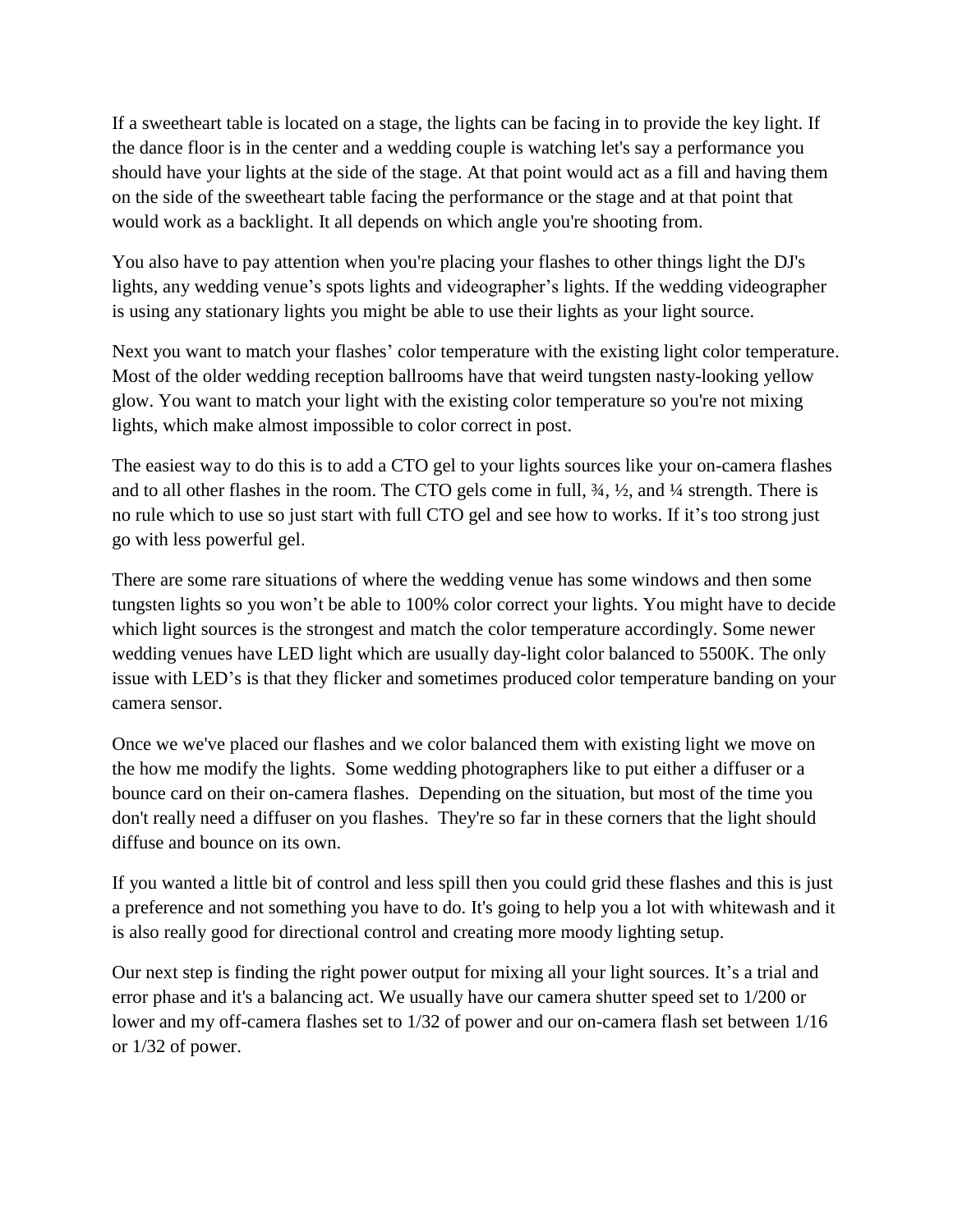This is always based on after you've assessed your situation and after seeing what kind of ceilings you have or what available light there is in the wedding hall. But most of the time you're going to be shooting in low light situations, whether it is outdoors or indoors wedding receptions and pretty much at night. When you're shooting inside a darker wedding ballroom and it's low light you want to bump your ISO up to around anywhere from 800 to 3200.

Basically assess if that's enough light for you for what you want to achieve in terms of your creative ideas for the wedding. If you've done this several times you'll probably have a common recipe that you're familiar with. In the long run it'll be a lot easier but there's definitely a trial and error periods, and you need some experience and practice.

Speaking of ceilings and walls you want to use ceilings and walls to bounce light off them because they're going to be a really large light source, which make a nice soft light. Just make sure the walls and your bouncing off are white, otherwise you will end up with color cast.

Out next tip is to always talk to the DJ about his light setup before the reception starts. Especially if they are going to use any hot spotlights or even worse lasers. You want to avoid any surprises such as that little like green dots running all over people's faces. Make sure that you talk to them and understand their light schemes and prep for when there's a grand entrance or when there are speeches.

Some wedding venues have those really powerful spotlights following your wedding couple during the first dance so the fastest and easiest way to solve this problem is to bump up your flash power your on-camera flash and lower your ISO so you're cutting down the ambient light. You're adding in white flash basically bouncing off of wherever you're bouncing. Check your overall exposure and make sure you are not blowing highlights.

Our next wedding lighting tip is you should invest some money into proper wireless flash trigger that offer full control of their power output. You need to be able to control all your lights from your camera. Sometimes you want a particular light to act as backlight and sometimes act as a fill light, depending on where you're standing.

Before we wrap this up there's one thing that we kind of forgot to cover. We always use all our flash in manual mode where we can control power output and all ratios. We don't use ETTL in our wedding receptions light setups. The choice between ETTL and manual setting is a large enough topic that we're going to have to cover that in another article.

For now we recommend to practice you lighting skills because your experience will guide you how to properly light any wedding venue. Don't be afraid to experiment with different ideas because that's where fun begins. We hope this article will give you some inspiration how to become an expert in creative wedding venue lighting.